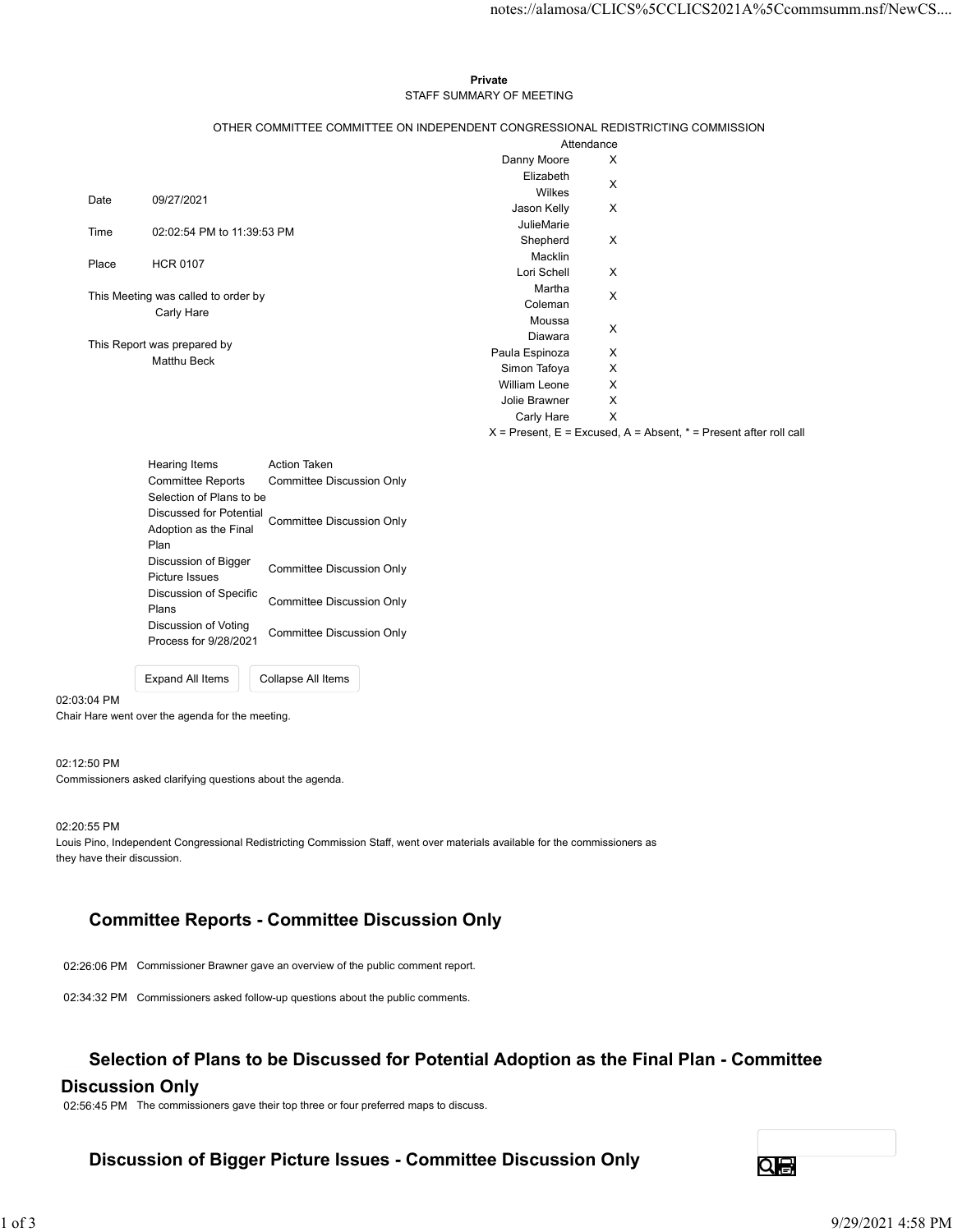03:03:28 PM Commissioners shared topics they would like to discuss. 03:08:56 PM Commissioner Coleman started the discussion on CD7. Commissioners gave brief thoughts on the topic. 03:26:18 PM Commissioner Schell began the discussion about CD4 and what the population center should be. 03:45:07 PM Commissioner Brawner started the discussion on the placement of Greeley. 04:03:40 PM Commissioner Tafoya started the discussion on considering Southern Colorado a community of interest. 04:21:07 PM Commissioners continued to discuss a southern district. 04:33:25 PM Commissioner Moore started the discussion on communities of interest as a whole for the commission. 04:45:02 PM Commissioners continued to share their thoughts on communities of interest.

05:03:39 PM The commission recessed.

06:02:40 PM The commission returned from recess.

## Discussion of Specific Plans - Committee Discussion Only

- 06:05:24 PM Commissioner Coleman started the discussion on Staff Plan Three Coleman Amendment.
- 06:30:42 PM Commissioner Tafoya started the conversation on Staff Plan 3 Tafoya Amendment 2.
- 06:54:17 PM Commissioner Diawara opened the discussion on the 007 Tafoya map.
- 07:19:12 PM The Commission continued to discuss the map.
- 07:39:01 PM The commission recessed.
- 08:05:26 PM The commission returned from recess.
- 08:05:37 PM Commissioner Moore started the discussion on Staff Plan Three Moore Amendment Two.
- 08:33:09 PM Commissioner Moore began the discussion on the Schell Moore Kelly Coleman Amendment Map.
- 08:59:22 PM Commissioner Kelly began the discussion on Staff Plan 3.
- 09:24:34 PM The commission went on recess.
- 09:39:02 PM The commission returned from recess.
- 09:39:22 PM Commissioner Schell started the discussion on the Preliminary Staff Plan.
- 09:55:17 PM The commission continued to discuss the Preliminary Staff Plan.
- 10:10:29 PM Commissioner Shepherd Macklin started discussion on her amendment Staff Plan 3 and asked that the map be taken out from consideration. 05:50:22 PM Commissioner Keily began the discussion on Staff Plan 3.<br>
09:24:34 PM The commission returned from rootes.<br>
09:39:22 PM Commissioner Schepherd Macklin stands on the Preliminary Staff Plan.<br>
19:19:29 PM Commissi
	- 10:11:20 PM Commissioner Moore started the discussion on Staff Plan 2.
	- 10:23:14 PM Commissioner Shepherd Macklin started the discussion on her amendment to Staff Plan 2.
	- 10:29:46 PM Commissioner Shepherd Macklin started the discussion on P.008 Shepherd Macklin.